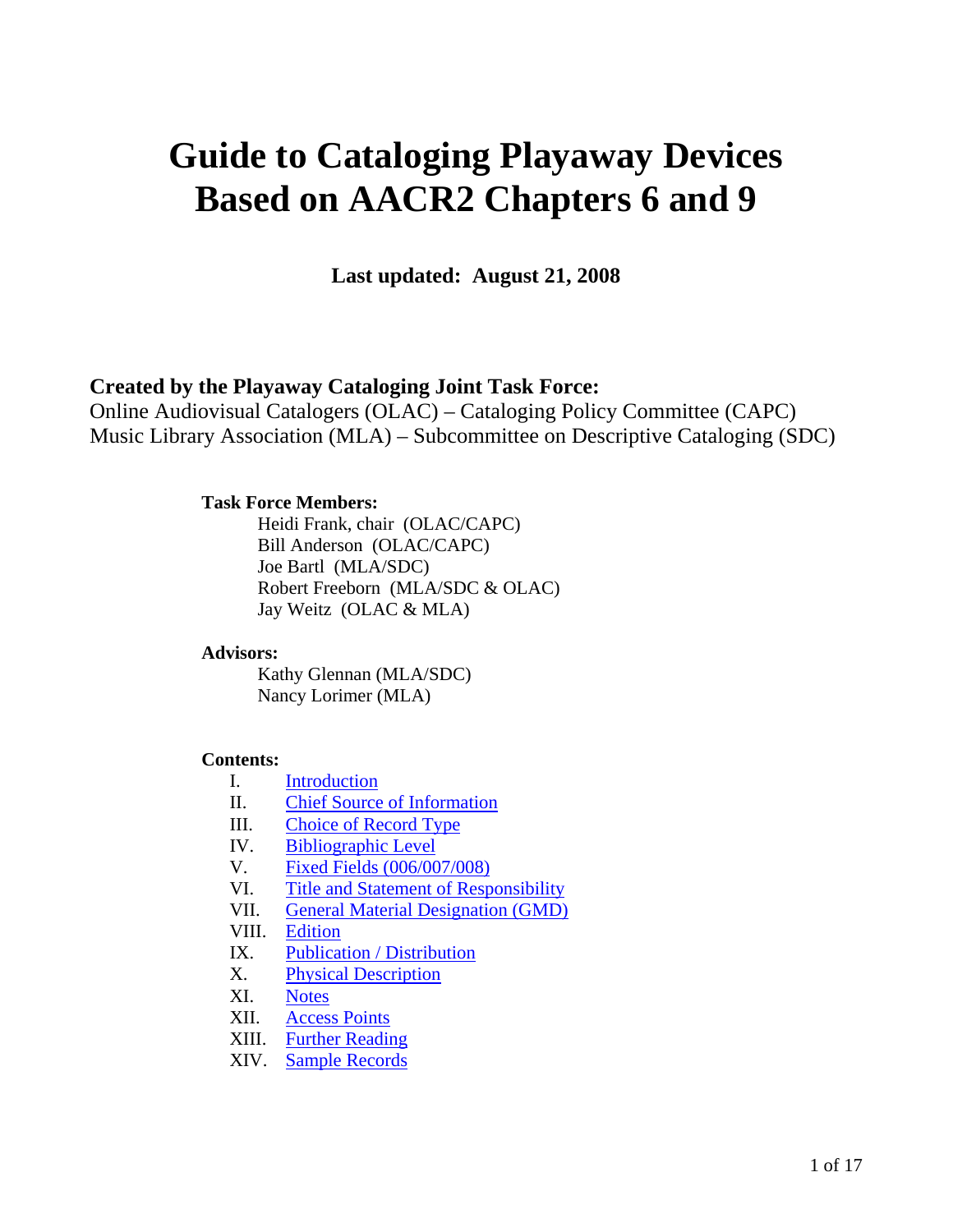# **I. Introduction**

## **History / Description:**

Playaway devices were developed in 2005 by Findaway World LLC. (http://store.playawaydigital.com/).

A Playaway is described as a "self-playing digital audio book" and is a device that contains a pre-loaded audio file in a proprietary format called ACELP (http://en.wikipedia.org/wiki/Algebraic\_Code\_Excited\_Linear\_Prediction). The device requires one AAA battery and a set of earphones for playback and listening.

Playaways contain almost exclusively spoken word recordings, but some musical content is available as well. According to the distributor, the focus of Playaways will remain audiobooks.

Given the nature of a Playaway device, these materials include aspects of both sound recordings and electronic resources. They should be described according to the rules in AACR2 Chapter 6 (Sound Recordings) and Chapter 9 (Electronic Resources).

# **II. Chief Source of Information**

AACR2 6.0B1 states that for sound recordings textual data is preferred over sound data, so when cataloging Playaways, select the information affixed to the Playaway player itself, including labels, as the preferred chief source of information. Information not available from the player itself may be taken from the following sources (in this order of preference):

 accompanying textual material container (e.g., packaging) other sources

# **III. Choice of Record Type**

The primary nature of the content for Playaway devices is sound, and thus far, both musical and non-musical sound recordings have been produced. Therefore, the Leader/06 (OCLC Type) should be coded as either "i" for non-musical sound recordings, or "j" for musical sound recordings, as appropriate.

# **IV. Bibliographic Level**

.

Playaway devices are monographic in nature; therefore, Leader/07 (BLvl) should be coded as "m" for monograph.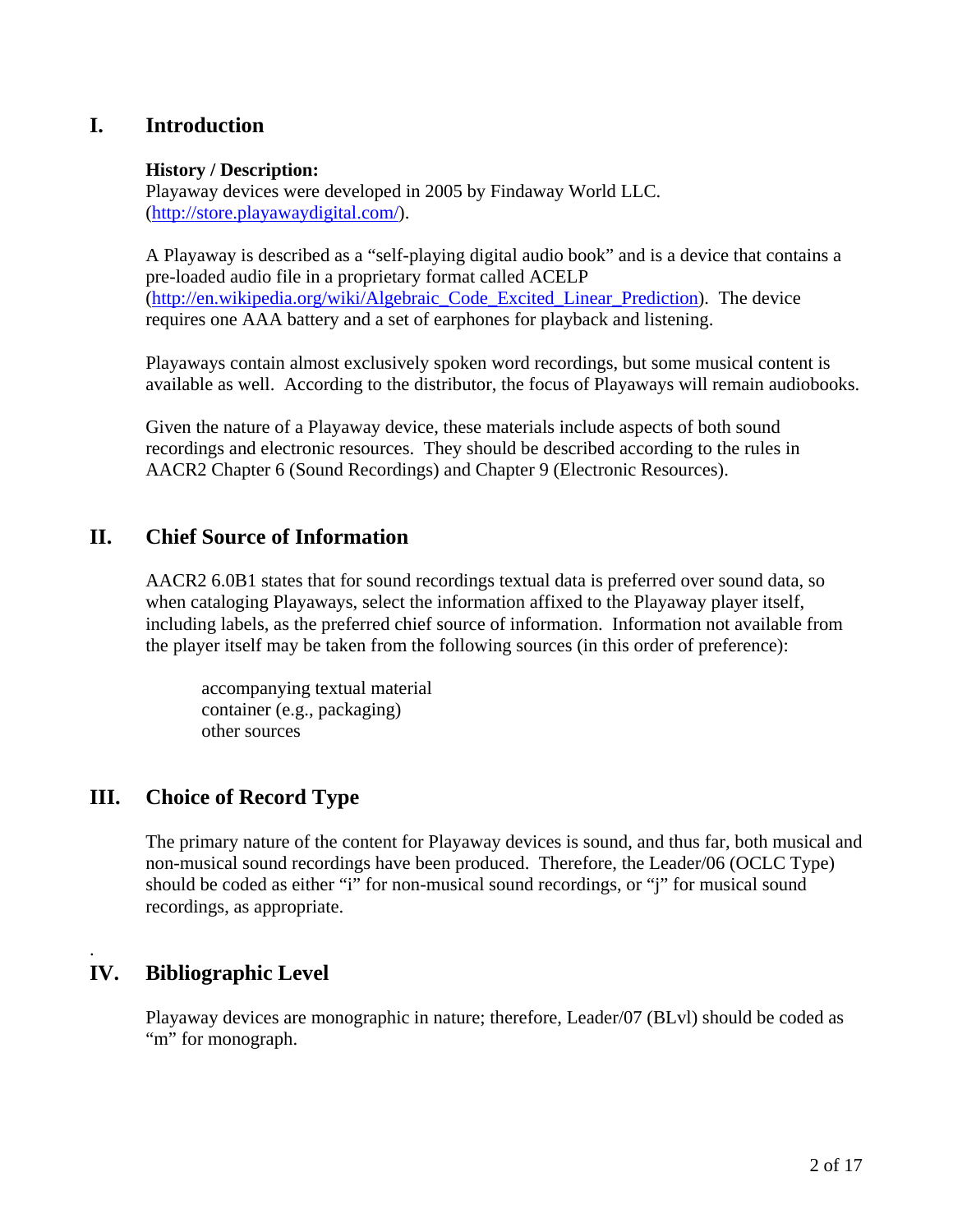# **V. Fixed Fields (006 / 007 / 008)**

## **006 Field**

Since only the sound recording aspect of Playaway devices is accounted for in Leader/06 (OCLC Type), add an 006 field to reflect the electronic resource aspects of the material. Code 006/00 (Type) as "m" for computer file, and the 006/09 (File) as "h" for sounds. Code the remaining fields, 006/05 (Audn) and 006/11 (GPub), as appropriate for the resource you are cataloging.

Example:

006 m########h########

## **007 Fields**

For Playaway devices, add two 007 fields to describe the physical characteristics of the material as both a sound recording and an electronic resource.

It should be noted that available options for MARC 007 coding have not kept up with technological change, so current 007 standards do not provide a wealth of appropriate choices for electronic resources of this nature. The following coding recommendations are subject to change based on further developments and refinements in the MARC21 standard.

Sample 007 for electronic resource aspects:

007 c  $\pm$ b z  $\pm$ d n  $\pm$ e z  $\pm$ f a

| 007/00 (OCLC $\pm$ a) | c (electronic resource) for category of material   |
|-----------------------|----------------------------------------------------|
| 007/01 (OCLC ‡b)      | <b>z</b> (other) for specific material designation |
| 007/03 (OCLC ‡d)      | <b>n</b> (not applicable) for color                |
| 007/04 (OCLC ‡e)      | <b>z</b> (other) for dimensions                    |
| 007/05 (OCLC ‡f)      | a (sound on medium)                                |

Sample 007 for sound recording aspects:

|                           | 007 s $\pm$ b z $\pm$ d z $\pm$ e u $\pm$ f n $\pm$ g z $\pm$ h n $\pm$ i n $\pm$ j n $\pm$ k z $\pm$ l n $\pm$ m e $\pm$ n d |
|---------------------------|-------------------------------------------------------------------------------------------------------------------------------|
| 007/00 (OCLC $\pm$ a)     | s (sound recording) for category of material                                                                                  |
| 007/01 (OCLC $\pm b$ )    | <b>z</b> (other) for specific material designation                                                                            |
| 007/03 (OCLC $\dagger$ d) | <b>z</b> (other) for speed                                                                                                    |
| 007/04 (OCLC $\pm e$ )    | code as appropriate for configuration of playback channels                                                                    |
| 007/05 (OCLC $\pm$ f)     | $\bf{n}$ (not applicable) for groove width/pitch                                                                              |
| 007/06 (OCLC $\pm$ g)     | <b>z</b> (other) for dimensions                                                                                               |
| $007/07$ (OCLC $\pm h$ )  | <b>n</b> (not applicable) for tape width                                                                                      |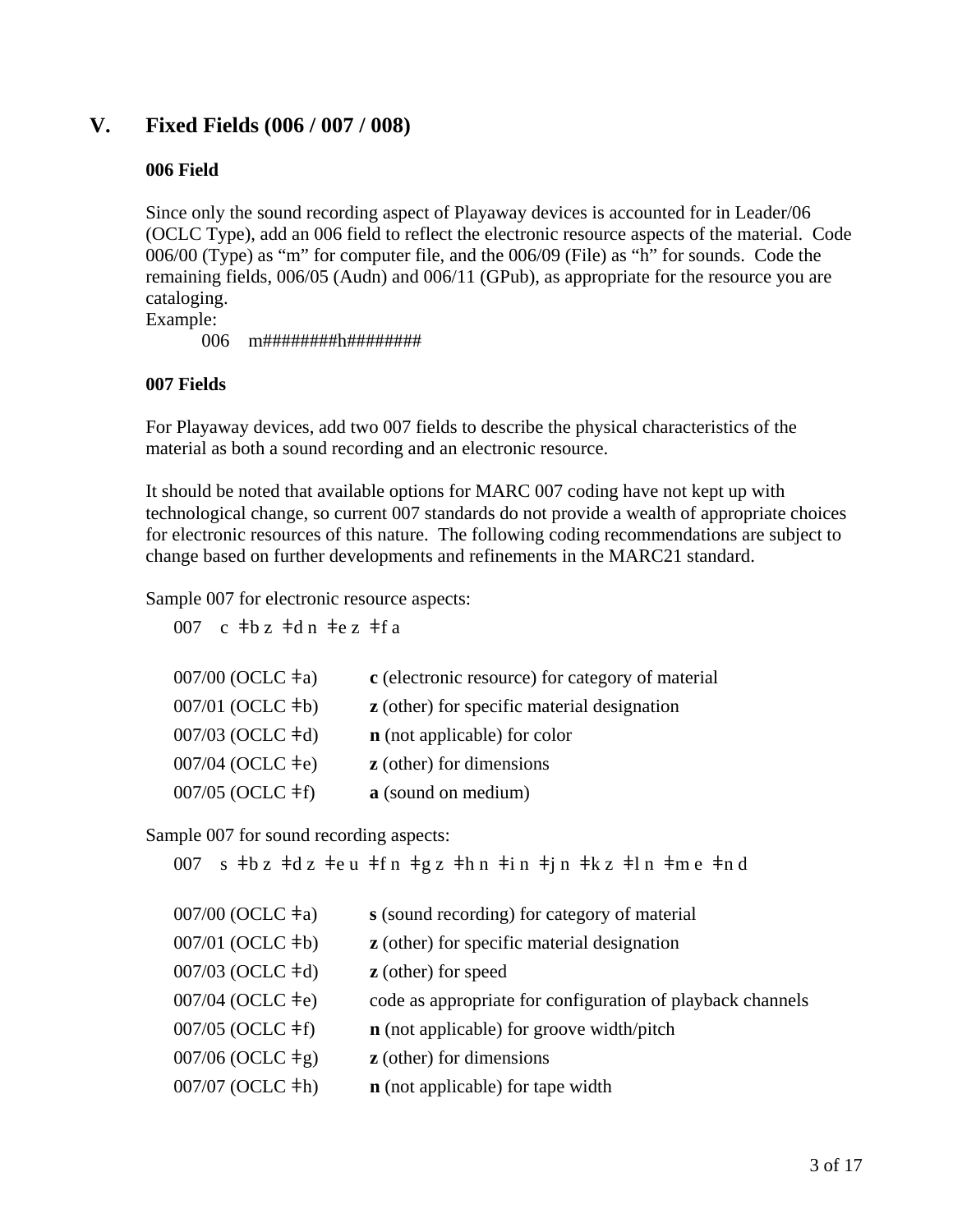| <b>n</b> (not applicable) for tape configuration                  |
|-------------------------------------------------------------------|
| <b>n</b> (not applicable) for kind of disc/cylinder/tape          |
| <b>z</b> (other) for kind of material                             |
| <b>n</b> (not applicable) for kind of cutting                     |
| <b>e</b> (digital recording) for special playback characteristics |
| code as appropriate for capture/storage techniques                |
|                                                                   |

## **008 Field**

Code the 008 field as appropriate for a sound recording, with the following exception: Code 008/23 (Form) as "s" for electronic.

Code the date fields depending on whether the Playaway is the first release of the sound recording or whether there were prior releases.

Example 1: Playaway recording released in 2007, no prior releases of the sound recording  $008/06$  (DtSt) = s (single date)  $008/07-14$  (Dates) = 2007,bbbb

Example 2: Playaway recording released in 2007, originally released on cassettes in 2000 and on compact discs in 2005.

 $008/06$  (DtSt) = r (reprint/reissue date and original date)  $008/07-14$  (Dates) =  $2007,2000$ 

\*See also information in Section IX: Publication/Distribution, regarding dates in the 260 field.

# **VI. Title and Statement of Responsibility**

Transcribe the title proper, any parallel titles and other title information, and statements of responsibility from the selected chief source of information, into the 245 field. As with any electronic resource, give the source of title in a 500 note. Include other title information and variations of titles that may appear on other sources of information related to the resource in 246 fields.

## **VII. General Material Designation (GMD)**

Following the precedent of other materials (e.g., sound and video files) issued digitally, Playaways should be assigned a general material designation (GMD) of "electronic resource."

NOTE: The choice of GMD elicited considerable discussion from the task force. Practice in several hundred early records entered in WorldCat seemed to indicate a strong preference for the use of "sound recording" in the GMD. However, the task force ultimately felt that the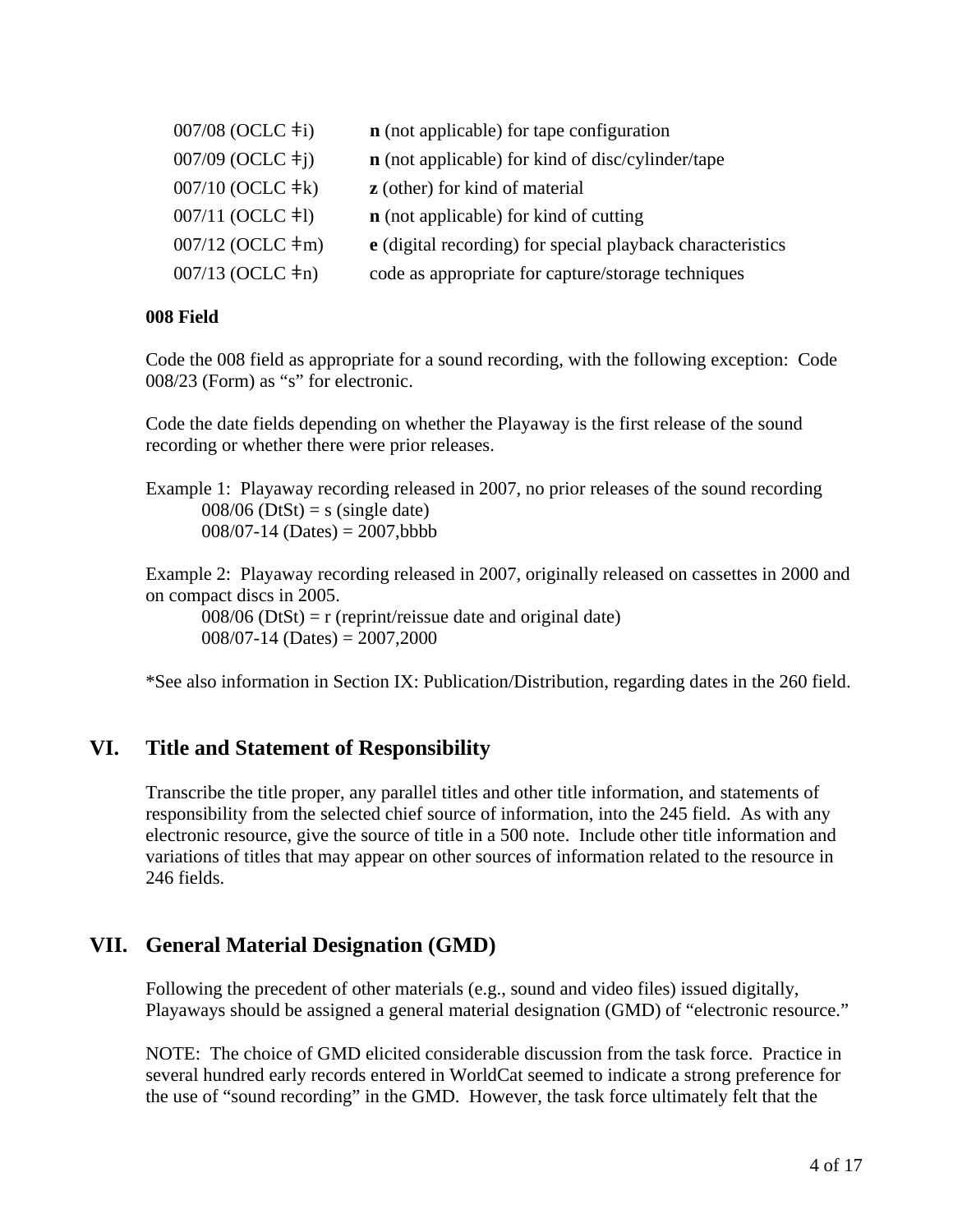"material" nature as an electronic resource should be reflected in the GMD as opposed to the content aspect, i.e. the sound recording. The reproduction rule of AACR2 1.1C3 and the accompanying example supports carrier over content for the GMD:

"If the item is a reproduction in one material of a work originally presented in another material (e.g., a text as microform; a map on a slide), give the general material designation appropriate to the material being described (e.g., in the case of a map on a slide, give the designation appropriate to the slide)."

Likewise, precedent from other electronic media, such as sound and video files and electronic books, also supported the selection of "electronic resource" as the GMD. In addition, the task force felt that the sound recording content of the Playaway was well accounted for in the Type fixed field element.

Optionally, libraries may choose to use the GMD "sound recording" instead of "electronic resource" for their local catalogs. However, if inputting original records into OCLC's WorldCat database, it is requested that you follow these guidelines using "electronic resource" as the GMD for the master record.

In conclusion, it is hoped that RDA will make the question moot with its clear separation of content and carrier.



Example: Title taken from the label on the Playaway device

245 00 Walden  $\pm h$  [electronic resource] /  $\pm c$  Henry David Thoreau. 500 ## Title from Playaway label.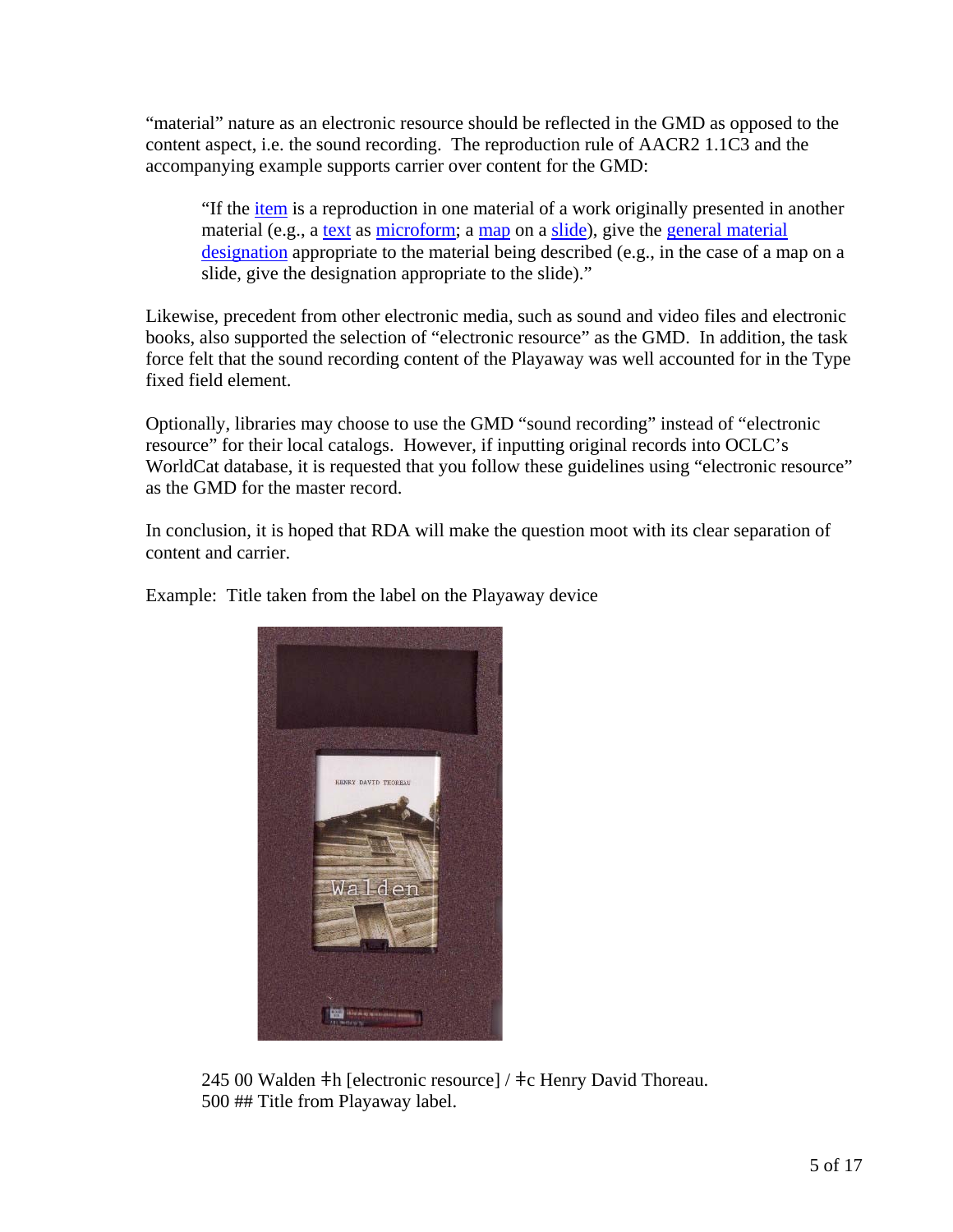## **VIII. Edition**

Transcribe an edition statement if one appears in the chief source or in information provided by the publisher. For Playaways, this is often reflected in a statement regarding the content being an "abridged" or "unabridged" version.

Example:

250 ## Unabridged.

# **IX. Publication / Distribution**

Transcribe the place of publication and/or distribution, and the name(s) of the publisher and/or distributor from the chief source of information or from prescribed sources of information.

Include the name(s) of the entities responsible for issuing the recording on the Playaway device (usually, Playaway Digital Audio as the "label name", and/or Findaway World LLC as the manufacturer/distributor).

The date(s) entered in the 260 field should always include the publication/distribution date for the sound recording that is held on the Playaway device. As Playaways were first commercially available in the second half of 2005, the publication/distribution date entered in the catalog record for the Playaway (i.e., Date1 in the fixed field and the first date listed in the

260 ǂc) may NOT be dated earlier than 2005.

As is the practice for other sound recordings, if the recording has been previously released, such as in a different format, the original publication/distribution date of the sound recording should be noted in the 008 fixed field (Date2) and in a 500 general note. The dates of the print publication may be ignored. Refer to AACR2 1.4F2 and 6.4F2 for further details.

Example 1: Title with copyright date, inferred to be the release date of the Playaway

The title "Peter Pan" has on the container: p2002 by Sound Room Publishers for the original recording, and c2007 by Findaway World LLC for the Playaway.

In this case for which the Playaway indicates a previous release of the content in another recording medium (e.g., CD, cassette, etc.), the 008/06 (DtSt) should be coded "r" (reprint/reissue date and original date) with Date 1 as the "release" date of the Playaway, and Date 2 as the date of the original release in the previous medium.

Since the 'p' date on the item represents the original recording, the copyright date given for the Playaway can be inferred to be the release date of the Playaway recording, and

therefore bracketed and entered in field  $260 \pm c$ , as well as Date1 of the 008 fixed field.

 $008/06$  (DtSt) = r (reprint/reissue date and original date)  $008/07-14$  (Dates) = 2007,2002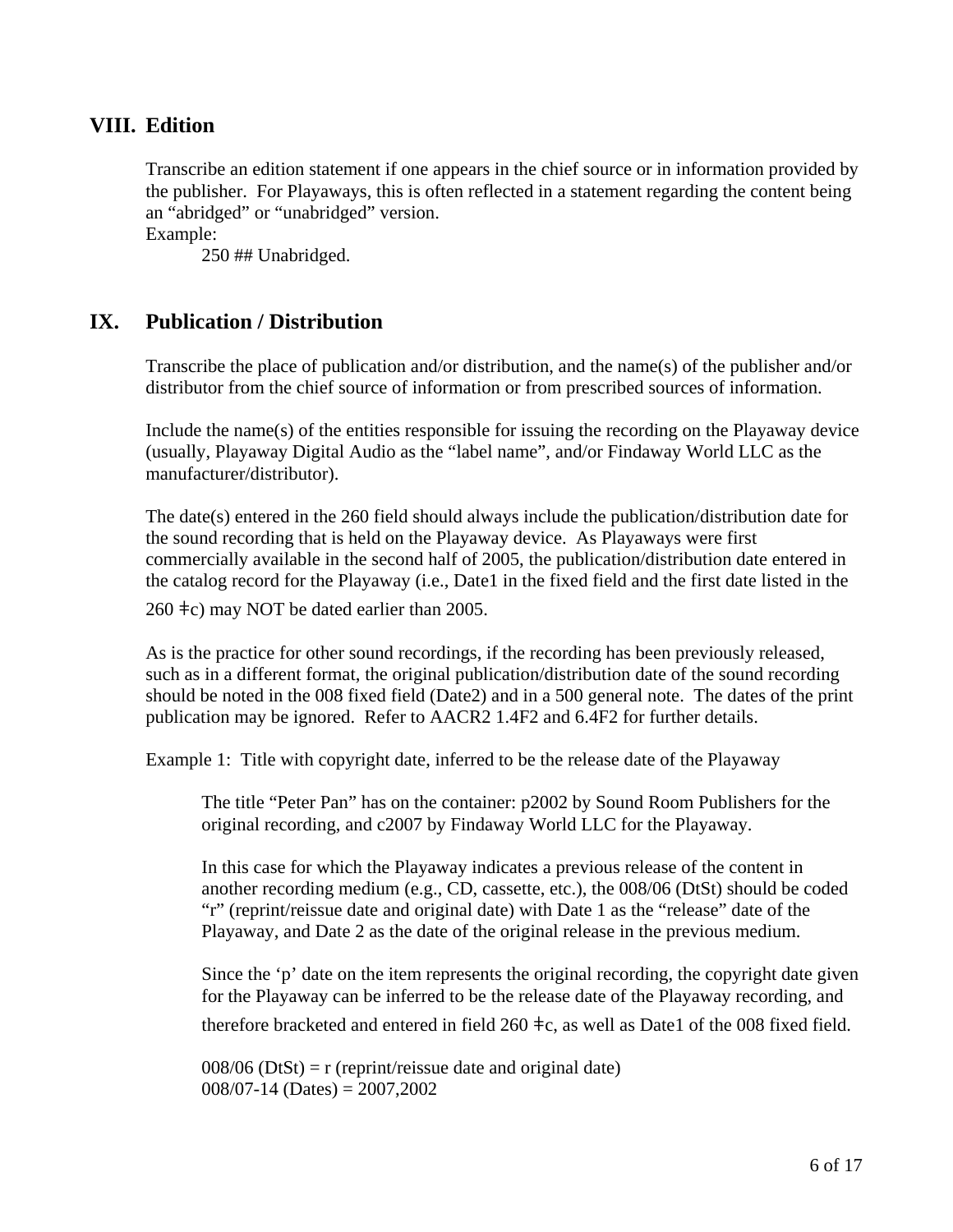260 ## [Solon, Ohio] : ǂb Findaway World LLC, ǂc [2007], p2002. 500 ## Previously released by Sound Room Publishers, p2002.

Example 2: Title distributed by Recorded Books with previous release date

 $008/06$  (DtSt) = r (reprint/reissue date and original date)  $008/07-14$  (Dates) =  $2006,2005$ 

260 ## [Solon, Ohio] : ǂb Findaway World, LLC ; ǂa Prince Frederick, MD : ǂb

[exclusively distributed by] Recorded books, LLC,  $\pm c$  [2006], p2005. 500 ## Previously released by Tantor Media, Inc., p2005.

Example 3: Playaway recording released in 2007, no prior releases of the sound recording

 $008/06$  (DtSt) = s (single date)  $008/07-14$  (Dates) = 2007,bbbb

260 ## [Solon, Ohio] : ǂb Playaway Digital Audio : ǂb [manufactured and distributed by] Findaway World LLC, ǂc [2007].

Example 4: Playaway recording with copyright date of 2007, originally released by HarperAudio on cassettes in 2000 and on compact discs in 2005, but no 'p' dates on materials.

 $008/06$  (DtSt) = r (reprint/reissue date and original date)  $008/07-14$  (Dates) = 2007,2000

260 ## [Solon, Ohio] : ǂb Playaway Digital Audio : ǂb [manufactured and distributed

by] Findaway World LLC, ǂc [2007]. 500 ## Previously released by HarperAudio on cassettes in 2000 and on compact discs in 2005.

\*See also information in Section V: Fixed Fields, regarding dates in the 008 fixed field.

# **X. Physical Description**

Always include a 300 field for Playaway devices. The task force has recommended the term "sound media player" for the specific material designation (SMD), which is specific enough to describe the device, yet flexible enough to accommodate similar devices lacking the name "Playaway". The playing time of the audio recording should be included if it is stated or readily ascertainable, per AACR2 6.5B2.

Playaway audio recordings are digitally encoded, therefore, enter the type of recording as "digital" as specified in AACR2 6.5C2. While either inches or centimeters are permissible units of measurement, the task force recommends entering the dimensions of the Playaway device in inches, which is consistent with other sound media devices discussed in AACR2 6.5D.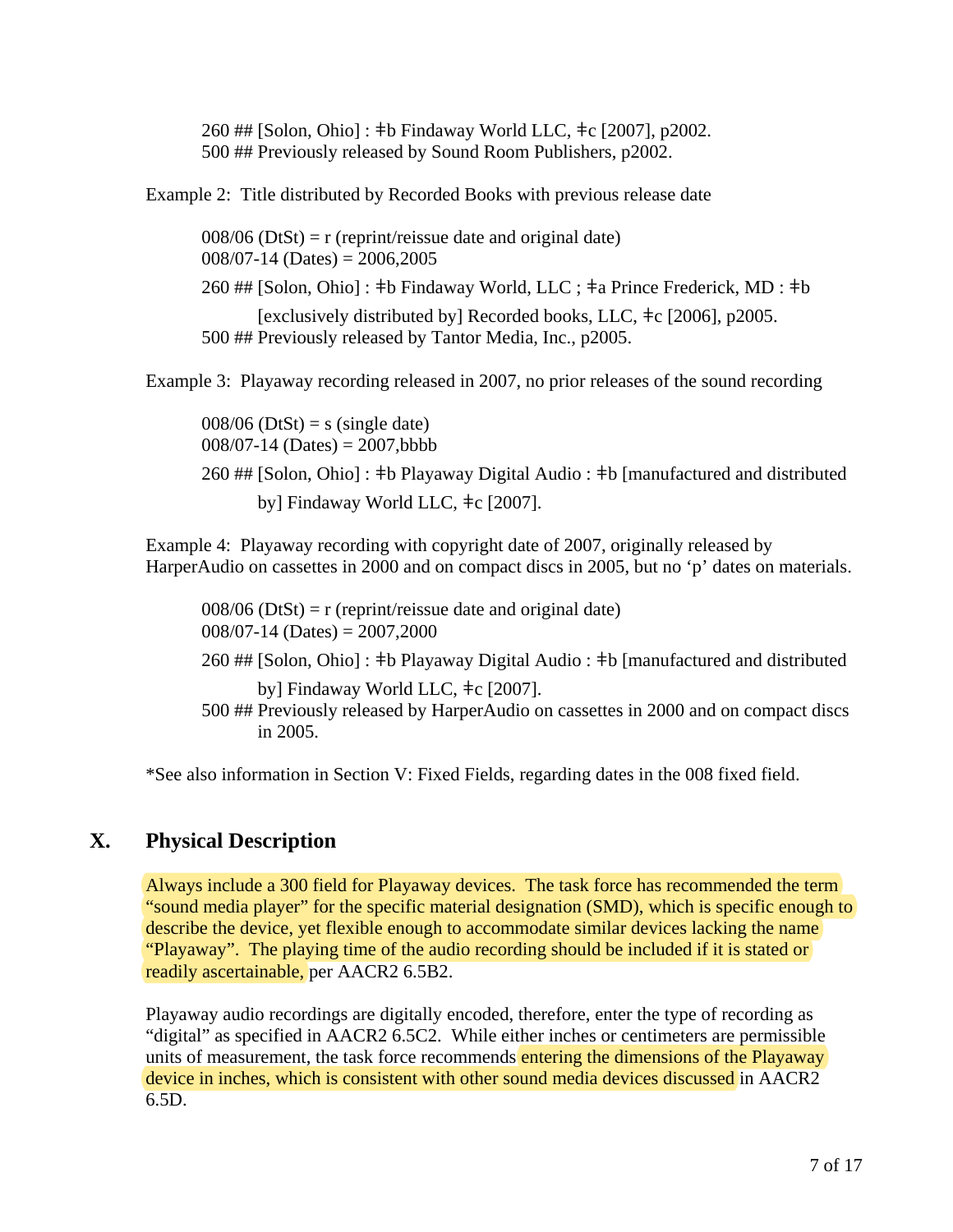Playaway devices are usually packaged with and require a set of earphones and one AAA battery for playback. Since these materials do not contain intellectual content, the task force

recommends that these items be mentioned in a note, and NOT included in the 300  $\pm e$  as "accompanying materials". Also, local practices may differ for when these items are not included with the device or if the library chooses to separate the materials.

Examples:

300 ## 1 sound media player (21 hr., 30 mins.) : ǂb digital ; ǂc 3 3/8 x 2 1/8 in. 500 ## One set of earphones and one AAA battery required for playback. OR 500 ## In container (21 x 13 x 3 cm.) with earphones and AAA battery.

# **XI. Notes**

Include appropriate notes in prescribed order as specified in AACR2 Chapters 6 and 9. The following list only provides examples of notes the task force has highlighted for Playaway devices. This list is not exhaustive; refer to Chapters 6 and 9 for further information.

## **A. Source of Title Proper note [Required]**

For Playaways, the title proper is generally taken from the packaging, the container, or accompanying textual materials. As noted in AACR2 9.7B3, enter the source of the title proper in a 500 note, using appropriate terminology. Example:

500 ## Title from Playaway label.

## **B. Statement of Responsibility note [Required, if applicable]**

As specified in AACR2 6.7B6, give the statement of responsibility information regarding individuals on the sound recording or involved in the technical aspects of its production, just as for other sound recordings. For Playaways, this often consists of the name of the narrator entered in a participant/performer note. Example:

511 0# Read by Robert Sean Leonard.

## **C. Edition and History note [Optional]**

If it is noted on the packaging or is readily ascertained that the audio recording has been previously released, enter this information in a general 500 note. Example:

500 ## Previously released by HarperAudio on cassettes in 2000 and on CDs in 2005.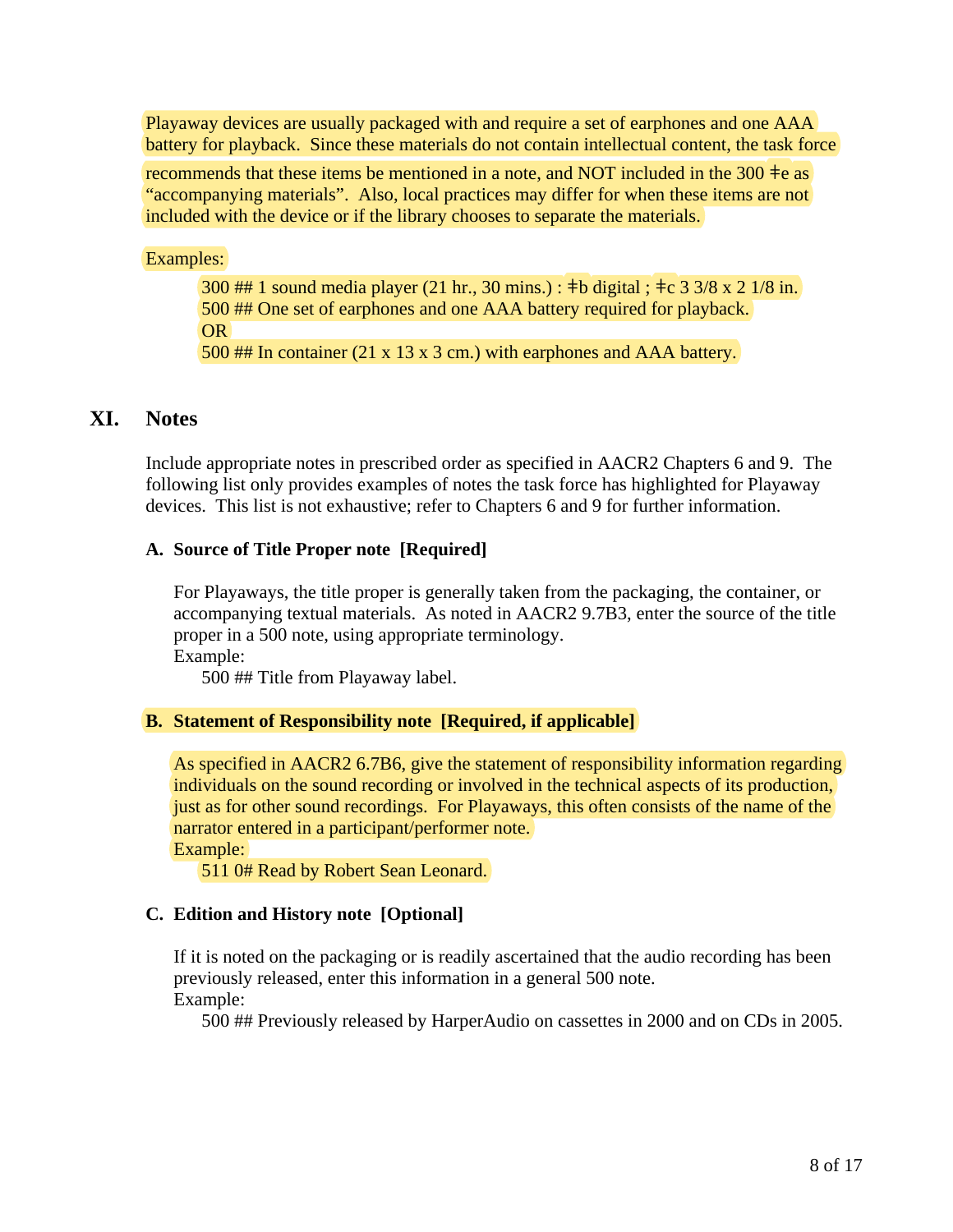### **D. Accompanying Material note [Optional]**

Include a general note regarding the requirement of earphones and battery. Examples:

500 ## One set of earphones and one AAA battery required for playback.

500 ## In container (21 x 13 x 3 cm.) with earphones and AAA battery.

#### **E. General Quoted note [Optional]**

When a statement appears on the packaging which describes the device, enter this statement in a 500 quoted note.

Examples:

500 ## "Issued on Playaway, a dedicated audio media player"--Container.

500 ## "Playaway, the first pre-loaded digital audio book"--Container.

If a statement does not explicitly appear on the packaging or item, such a statement describing the characteristics of a Playaway *may* be entered in the record as a general unquoted note.

## **XII. Access Points**

#### **A. Name access**

Provide access points as with any monographic work in print (or musical work in rare cases) for authors, editors, compilers, etc. as would make sense for an audio version of the work (i.e., no illustrators, etc.). In addition, provide access to the name(s) of narrator(s) noted in the 511 note field. If desired, access points may be generated for the publishers of the original recordings, the Playaway publishers, and the distributors of the Playaway device (Playaway Digital Audio and Findaway World LLC).

Example:

 100 1# Thoreau, Henry David, ǂd 1817-1862. ǂ4 aut 700 1# Leonard, Robert Sean, ǂd 1969- ǂ4 nrt 710 2# Random House AudioBooks (Firm) 710 2# Playaway Digital Audio. 710 2# Findaway World LLC.

NOTE: The  $\pm 4$  field for relator codes is optional.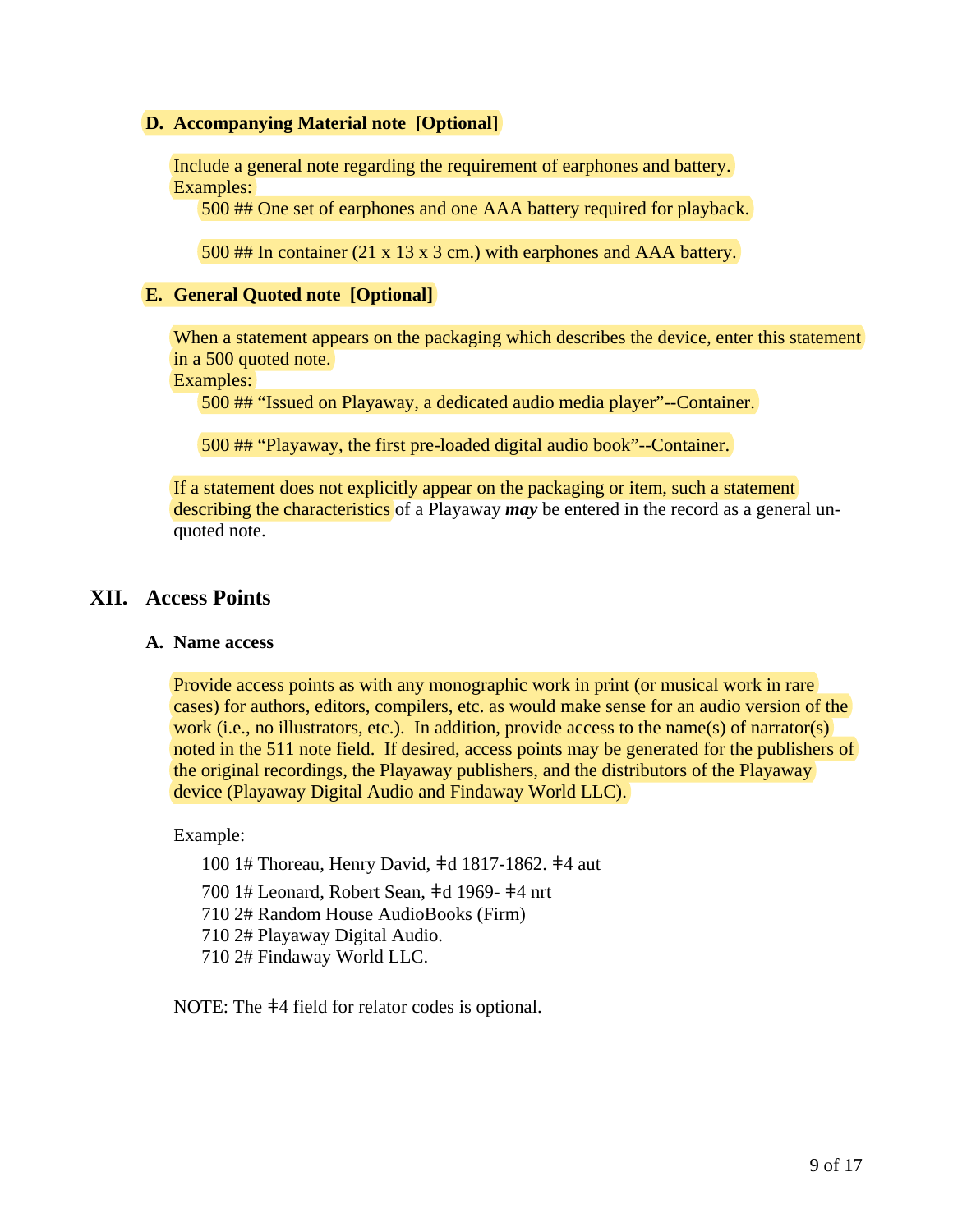## **B. Subject access**

Provide subject access appropriate to the work. Example:

600 10 Thoreau, Henry David, ǂd 1817-1862.

650 #0 Naturalists  $\pm z$  United States  $\pm v$  Biography.

651 #0 Walden Pond (Middlesex County, Mass.)

Optionally, provide the following genre heading if the Playaway content is an audiobook. Example:

655 #0 Audiobooks. [LCCN: sh 93004333]

NOTE: The topical heading "Audiobooks" has not yet been established as a genre/form heading, however, we anticipate that it will eventually be established as such.

Some libraries may choose to include a form term for 'Playaway' in a 655 field or another subject/genre field that works in their local catalog. The task force has decided not to make specific recommendations in this area because it is currently in flux and it is not clear what the Library of Congress' position on these types of form terms will be.

# **XIII. Further Reading**

ACELP definition at Wikipedia website (http://en.wikipedia.org/wiki/Algebraic\_Code\_Excited\_Linear\_Prediction).

Findaway World LLC website (http://store.playawaydigital.com/).

Joint Steering Committee for Revision of AACR. *Anglo-American Cataloguing Rules*. 2002. 2nd ed., 2002 rev. with 2005 update. Ottawa: Canadian Library Association; London: Library Association; Chicago: ALA. Available from *Cataloger's Desktop*, Issue 3 (2007).

Poole, Jeanne. "Cataloging Playaways : An Evolving Standard", TechKNOW, v.13, issue 1, p. 9-11. (http://www.library.kent.edu/files/TechKNOW\_June\_2007.pdf)

Poole, Jeanne. "Cataloging Playaways : Is it in Your Future?", TechKNOW, v.12, issue 2, p. 12-14. (http://www.library.kent.edu/files/TechKNOW\_July\_2006.pdf)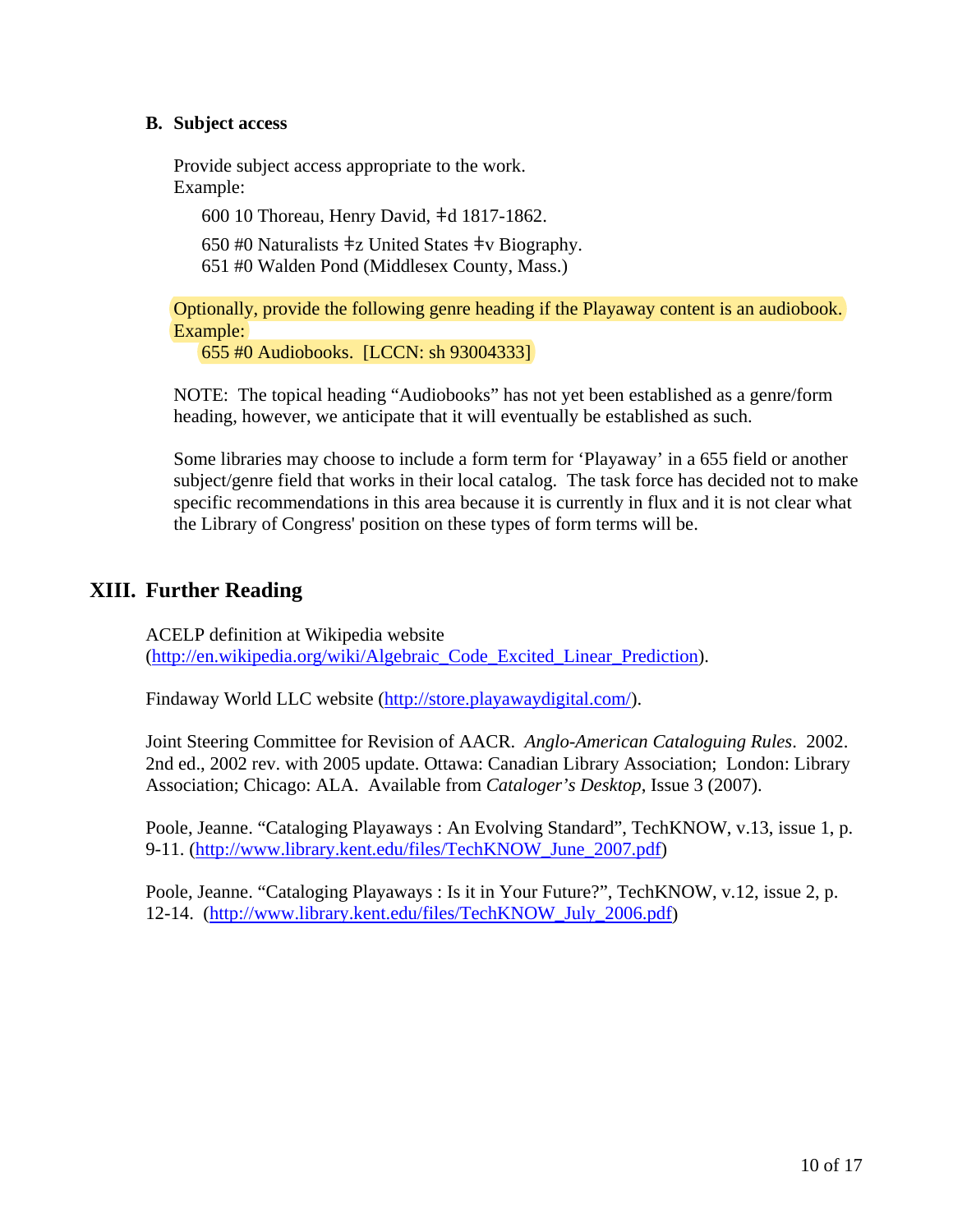## **XIV. Sample Records**

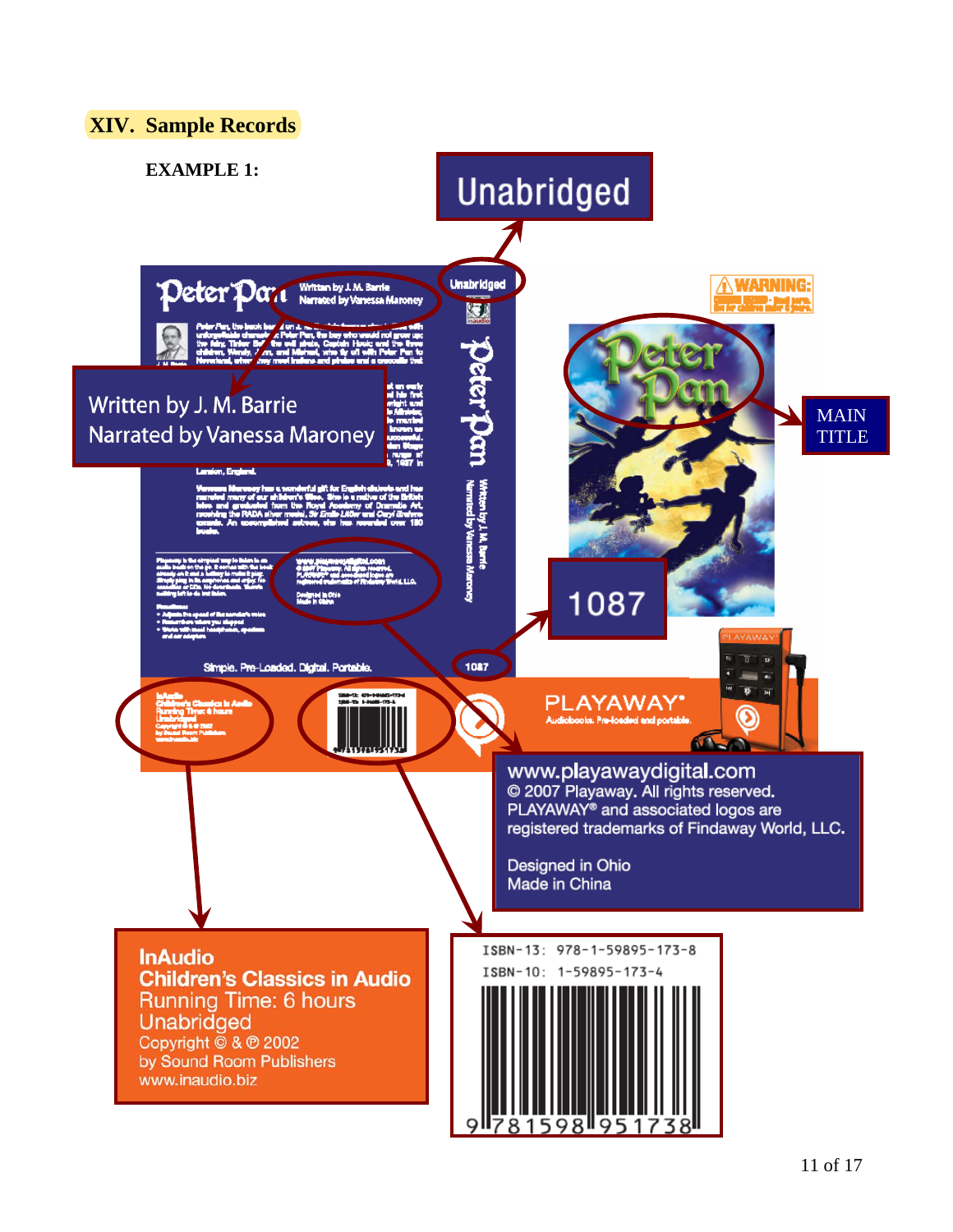#### **EXAMPLE 1 – MARC Record:**

| <b>LDR</b> | nim Ia                                                        |
|------------|---------------------------------------------------------------|
| 006        | h<br>m                                                        |
| 008        | $060905r20062002$ ohunnn is f<br>eng d                        |
| 007        | $c \neq b$ z $\neq$ d n $\neq$ e z $\neq$ f a                 |
| 007        | s ‡b z ‡d z ‡e u ‡f n ‡g z ‡h n ‡i n ‡j m ‡k z ‡l n ‡m e ‡n u |
| 020        | 1598951734                                                    |
| 020        | 9781598951738                                                 |
| 020        | 1598952595                                                    |
| 020        | 9781598952599                                                 |
| 028 00     | 1087 <sup>‡</sup> b Playaway Digital Audio                    |
|            | 050 14 PZ7.B27539 #b Pd 2006                                  |
| 100 1      | Barrie, J. M. $\pm q$ (James Matthew), $\pm d$ 1860-1937.     |

- 245 10 Peter Pan ‡h [electronic resource] / ‡c written by J.M. Barrie.<br>250 Unabridged.
- Unabridged.
- 260 [Chagrin Falls, Ohio] : ‡b Findaway World, LLC, ‡c [2007], p2002.
- 300 1 sound media player (ca. 6 hr.) :  $\pm$ b digital ;  $\pm$ c 3 3/8 x 2 1/8 in.<br>500 One set of earphones and one AAA battery required for playback
- 500 One set of earphones and one AAA battery required for playback.<br>500 Title from container.
- 500 Title from container.<br>511 0 Narrated by Vanessa
- 511 0 Narrated by Vanessa Maroney.<br>500 Issued on Plavaway, a dedicated
- 500 Issued on Playaway, a dedicated audio media player.<br>500 Previously released by Sound Room Publishers / InA
- 500 Previously released by Sound Room Publishers / InAudio in the series Children's classics in audio.<br>520 The three Darling children are introduced to Peter Pan. a boy who refuses to grow up, and fly away
- The three Darling children are introduced to Peter Pan, a boy who refuses to grow up, and fly away with him to Neverland where they join in adventures with pirates and Indians.
- 650  $\,$  0 Peter Pan (Fictitious character)  $\pm v$  Juvenile fiction.
- 650 \_0 Never-Never Land (Imaginary place) ǂv Juvenile fiction.
- 650 \_0 Children ǂv Juvenile fiction.
- 650 \_0 Pirates ǂv Juvenile fiction.
- 650  $\Box$  Peter Pan (Fictitious character)  $\pm v$  Fiction.
- 650  $\_\_1$  Never-Never Land (Imaginary place)  $\pm$ v Fiction.
- 650 \_1 Children ǂv Fiction.
- 650  $1$  Pirates  $\neq$ v Fiction.
- 650 \_1 Fantasy.
- 655 \_0 Audiobooks.
- 655 \_0 Children's audiobooks.
- 655 \_7 Fantasy fiction. ǂ2 gsafd
- 700 1\_ Maroney, Vanessa. ǂ4 nrt
- 710 2\_ Findaway World, LLC.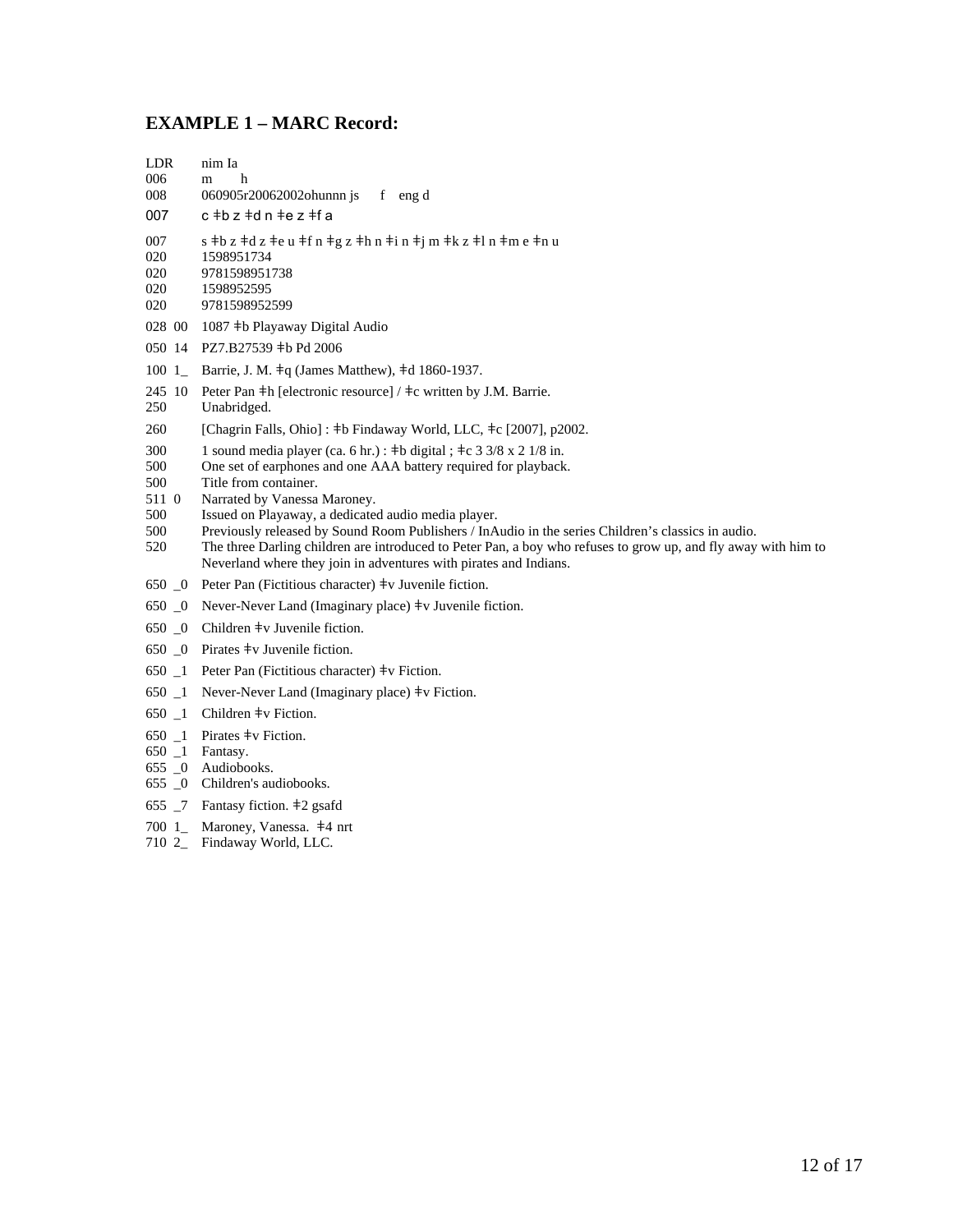## **EXAMPLE 2:**

#### Front of Playaway device: Back of Playaway device:





p2007 Sound Room Publishers © Findaway World LLC

Running Time: 12 Hours . Unabridged (R 2007 Sound Room Publishers All Rights Reserved. www.inaudio.but naux C Findaway World, LLC All Rights Reserved. Patent Pending. Assembled in Mexico www.playawaydigital.com 1363

#### Top of Playaway device:

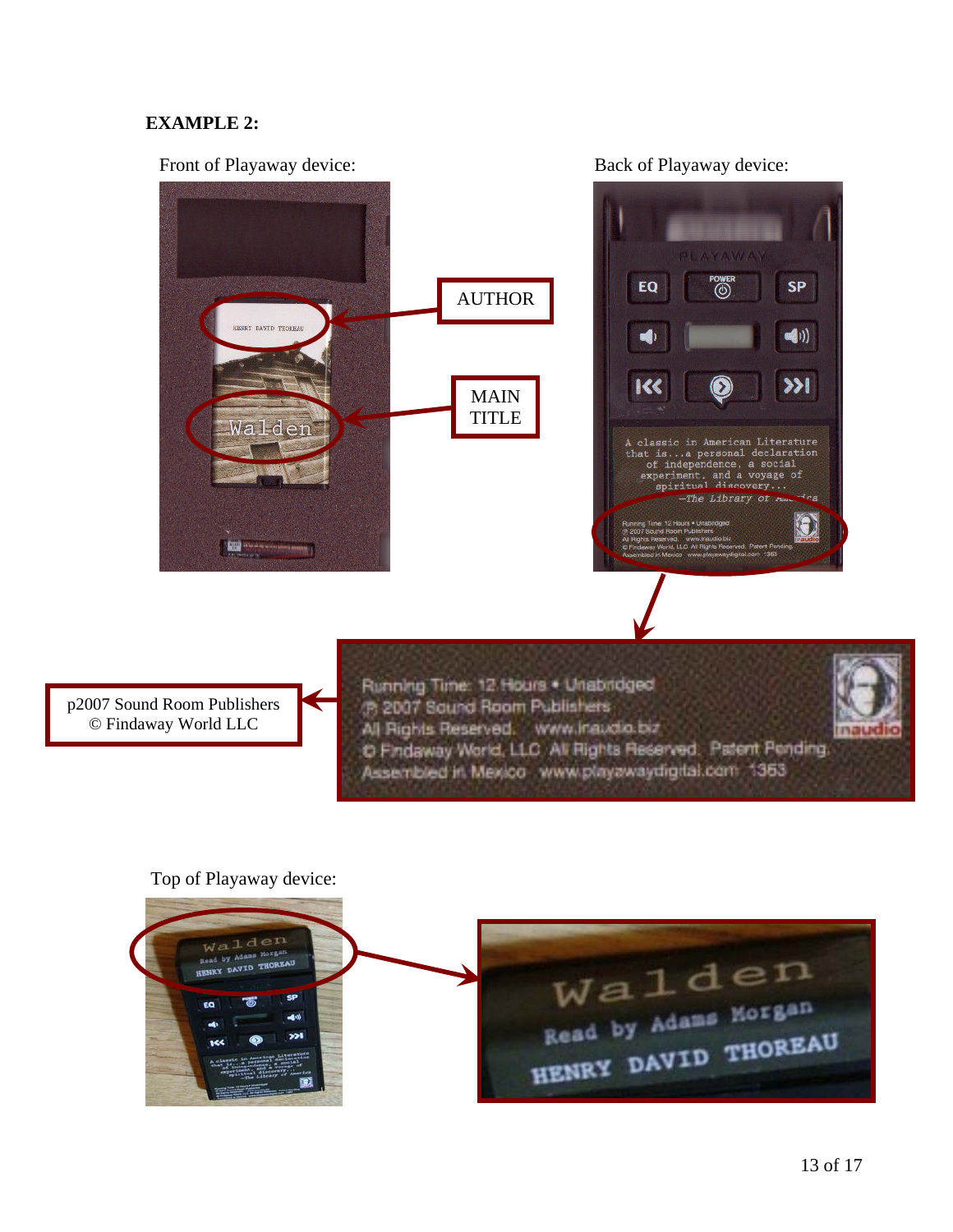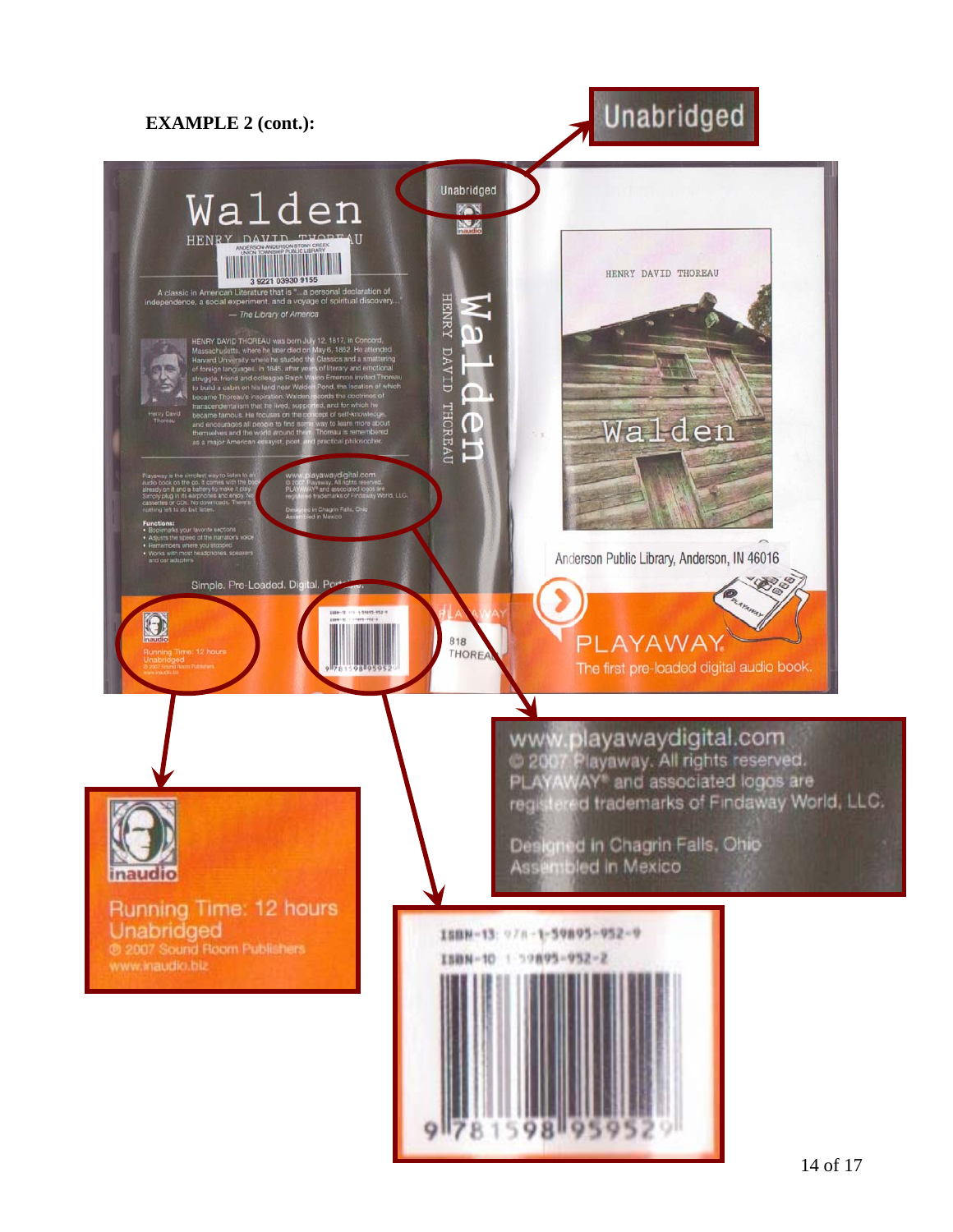## **EXAMPLE 2 – MARC Record:**

| <b>LDR</b><br>006<br>008 | nim Ia<br>h<br>m<br>070405s2007<br>a engd<br>vaunnn s                                                                                                                       |
|--------------------------|-----------------------------------------------------------------------------------------------------------------------------------------------------------------------------|
| 007                      | $c \neq b$ z $\neq$ d n $\neq$ e z $\neq$ f a                                                                                                                               |
| 007<br>020<br>020<br>043 | s $\pm$ b z $\pm$ d z $\pm$ e s $\pm$ f n $\pm$ g z $\pm$ h n $\pm$ i n $\pm$ j n $\pm$ k z $\pm$ l n $\pm$ m e $\pm$ n u<br>1598959522<br>9781598959529<br>n-us-ma         |
| 082 04                   | $818.309 \pm 222$                                                                                                                                                           |
| 1001                     | Thoreau, Henry David, #d 1817-1862.                                                                                                                                         |
| 245 10<br>250            | Walden $\pm h$ [electronic resource] / $\pm c$ Henry David Thoreau.<br>Unabridged.                                                                                          |
| 260                      | Falls Church, VA: $\pm b$ Sound Room Pub.; $\pm a$ Chagrin Falls, Ohio: $\pm b$ Findaway World, LLC, $\pm c$ p2007.                                                         |
| 300<br>500<br>500        | 1 sound media player (ca. 12 hr.) : $\pm b$ digital ; $\pm c$ 3 3/8 x 2 1/8 in.<br>One set of earphones and one AAA battery required for playback.<br>Title from container. |
| $\epsilon$ 11 $\alpha$   | $\mathbf{D}$ is a set of $\mathbf{D}$                                                                                                                                       |

- 511 0\_ Read by Adams Morgan.
- 500 Issued on Playaway, a dedicated audio media player.
- 600 10 Thoreau, Henry David, ǂd 1817-1862.
- 650 \_0 Wilderness areas ǂz Massachusetts ǂz Walden Woods.
- 650 \_0 Natural history ǂz Massachusetts ǂz Walden Woods.
- 650 \_0 Solitude.
- 651  $\_\_0$  Walden Woods (Mass.)  $\pm$ x Social life and customs.
- 655 \_0 Audiobooks.
- 700 1\_ Morgan, Adams. ǂ4 nrt
- 710 2\_ Sound Room Publishers, Inc.
- 710 2\_ Findaway World, LLC.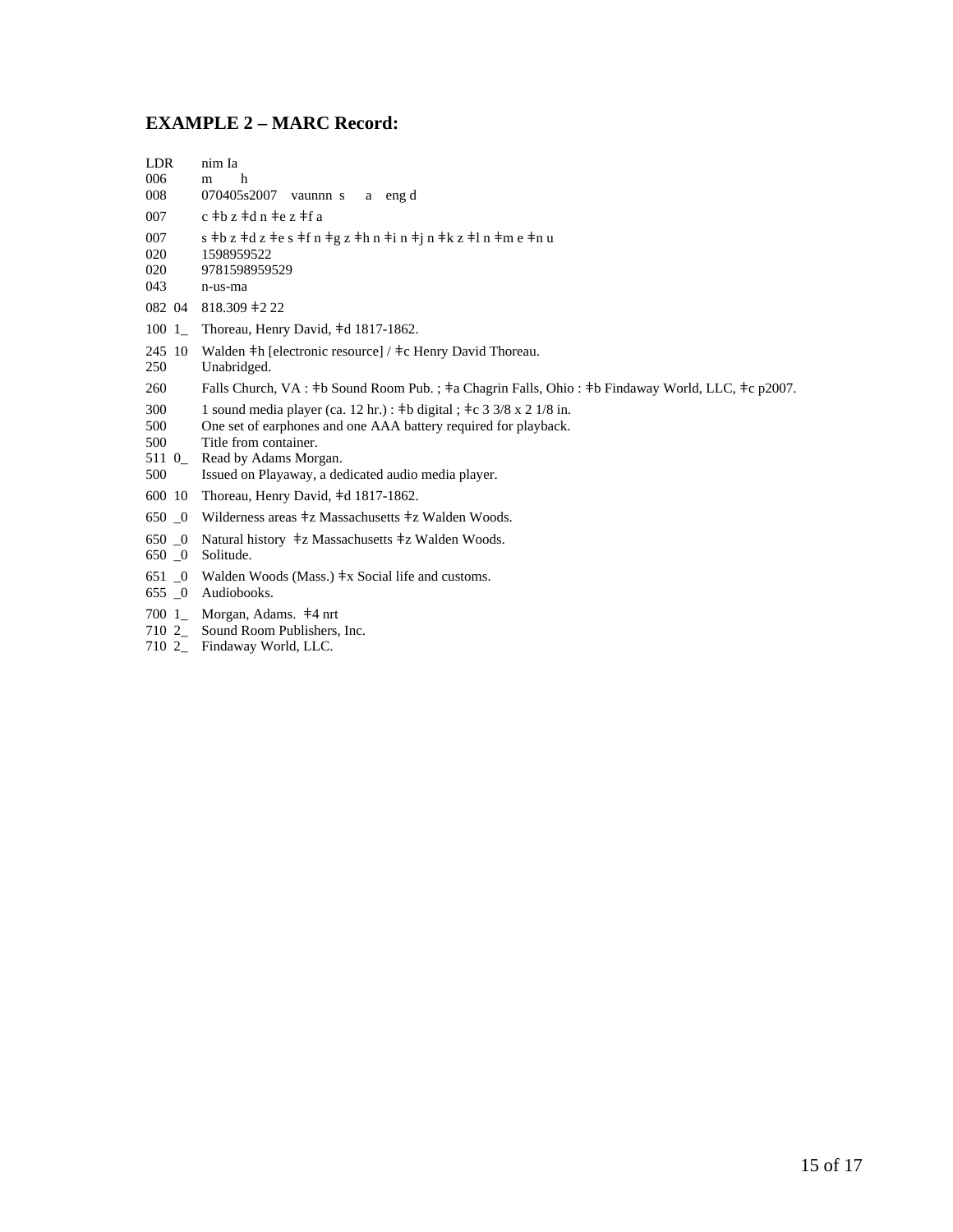#### **EXAMPLE 3:**

- LDR nim Ia 006 m h 008 070313r20062000ohunnn js f eng d 007 c  $\pm$ b z  $\pm$ d n  $\pm$ e z  $\pm$ f a 007 s ‡b z ‡d z ‡e u ‡f n ‡g z ‡h n ‡i n ‡j m ‡k z ‡l n ‡m e ‡n u<br>020 1598957880 1598957880 020 9781598957884 028 00 1274 ǂb Playaway Digital Audio 100 1\_ Paterson, Katherine. 245 10 Bridge to Terabithia  $\pm h$  [electronic resource] /  $\pm c$  Katherine Paterson.<br>250 Unabridged. Unabridged. 260 [Solon, Ohio] : ǂb Playaway Digital Audio : ǂb [manufactured and distributed by] Findaway World LLC, ǂc [2006] 300 1 sound media player  $(4 \text{ hr.})$ :  $\pm \text{b}$  digital ;  $\pm \text{c}$  3 3/8 x 2 1/8 in.<br>500 One set of earphones and one AAA battery required for playb One set of earphones and one AAA battery required for playback. 500 Title from Playaway label. 511 0\_ Read by Robert Sean Leonard. 500 "Playaway, the first pre-loaded digital audio book"--Container. 500 Previously released by HarperAudio on cassettes in 2000 and on compact discs in 2005. 520 The life of a ten-year-old boy in rural Virginia expands when he becomes friends with a newcomer who subsequently meets an untimely death trying to reach their hideaway, Terabithia, during a storm. 521 Ages 10 and up. 586 Newbery Medal, 1978. 650 \_0 Friendship ǂv Juvenile fiction. 650 \_0 Death ǂv Juvenile fiction. 651 \_0 Virginia ǂv Juvenile fiction. 650 \_0 Schools ǂv Juvenile fiction. 650  $\_\$ 1 Friendship  $\pm v$  Fiction. 650 \_1 Death ǂv Fiction. 651  $\Box$  Virginia  $\pm$ v Fiction. 650  $1$  Schools  $\pm v$  Fiction. 655 \_7 Bildungsromans. ǂ2 gsafd 655 \_0 Audiobooks. 655 \_0 Children's audiobooks. 700 1\_ Leonard, Robert Sean, ǂd 1969-
- 710 2\_ HarperAudio. 710 2\_ Playaway Digital Audio.
- 710 2\_ Findaway World LLC.